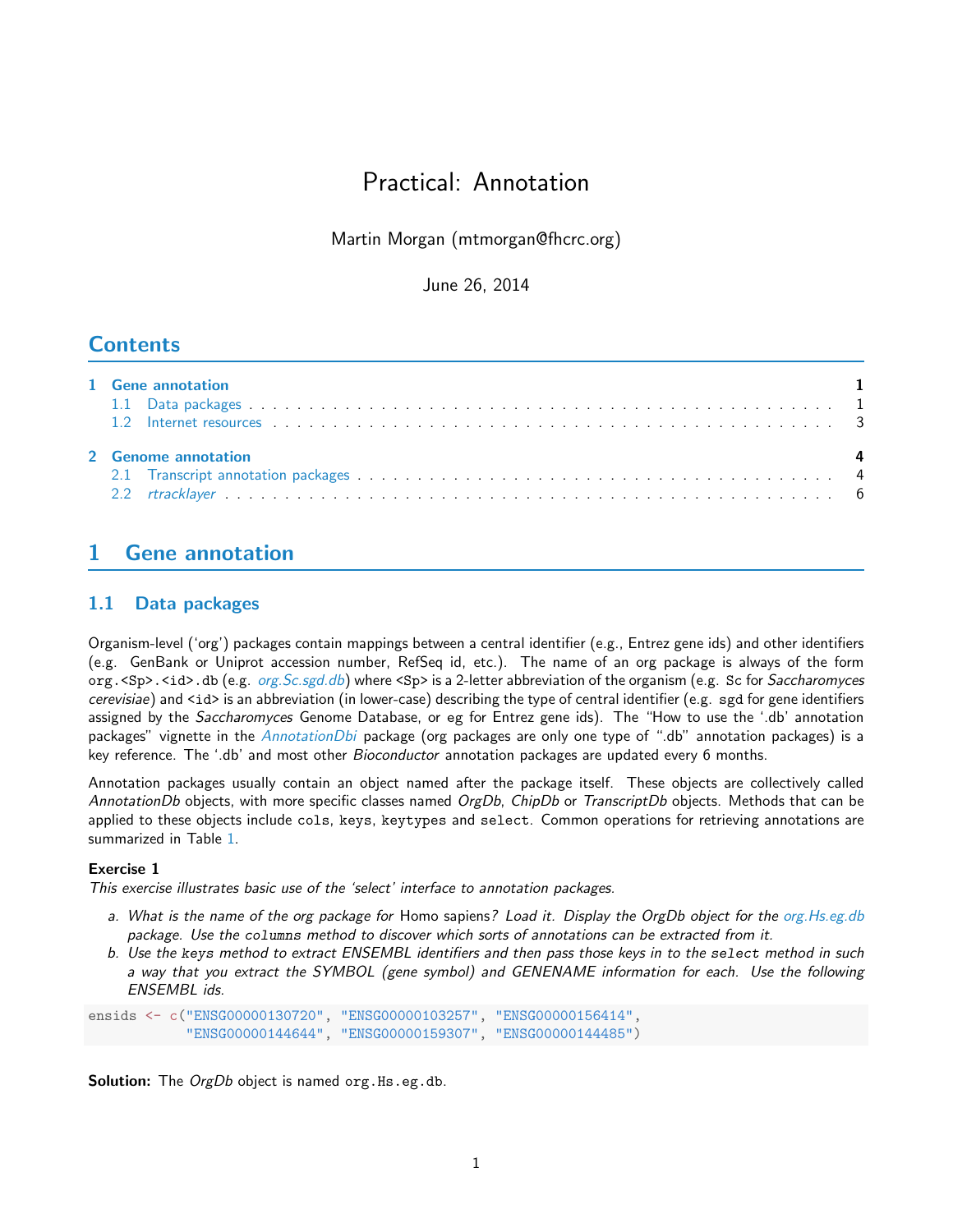|                                  |                                                                              | Category                                                                                                                                                                                                                                | Function |                           |                                         | Description<br>List the kinds of columns that can be returned<br>List columns that can be used as keys<br>List values that can be expected for a given keytype<br>Retrieve annotations matching keys, keytype and columns<br>Operations on sets<br>Mark or remove duplicates<br>Find matches<br>Are any TRUE? Are all?<br>Combine two different data.frames based on shared keys<br>Features (transcripts, exons, coding sequence) as GRanges.<br>Features group by gene, transcript, etc., as GRangesList. |                                             |  |  |  |  |
|----------------------------------|------------------------------------------------------------------------------|-----------------------------------------------------------------------------------------------------------------------------------------------------------------------------------------------------------------------------------------|----------|---------------------------|-----------------------------------------|-------------------------------------------------------------------------------------------------------------------------------------------------------------------------------------------------------------------------------------------------------------------------------------------------------------------------------------------------------------------------------------------------------------------------------------------------------------------------------------------------------------|---------------------------------------------|--|--|--|--|
|                                  |                                                                              | <b>Discover</b><br>columns<br>keytypes<br>keys<br>select<br>Manipulate<br>setdiff, union, intersect<br>duplicated, unique<br>%in%, match<br>any, all<br>merge<br>GRanges*<br>transcripts, exons, cds<br>transcriptsBy, exonsBy<br>cdsBy |          |                           |                                         |                                                                                                                                                                                                                                                                                                                                                                                                                                                                                                             |                                             |  |  |  |  |
|                                  |                                                                              | library (org. Hs.eg.db)<br>keytypes(org.Hs.eg.db)                                                                                                                                                                                       |          |                           |                                         |                                                                                                                                                                                                                                                                                                                                                                                                                                                                                                             |                                             |  |  |  |  |
| ##<br>##<br>##<br>##<br>##<br>## | $\lceil 1 \rceil$<br>[6]<br>$[11]$<br>$\lceil 16 \rceil$<br>$[21]$<br>$[26]$ | "ENTREZID"<br>"PFAM"<br>"ALIAS"<br>"CHR"<br>"MAP"<br>"PATH"<br>"UNIGENE"<br>"ENSEMBL"<br>"UNIPROT"<br>"GD"<br>"EVIDENCEALL"<br>"ONTOLOGYALL"                                                                                            |          | "IPI"<br>"PMID"<br>"OMIM" | "CHRLOC"<br>"ENSEMBLPROT"<br>"EVIDENCE" | "PROSITE"<br>"CHRLOCEND"<br>"REFSEQ"<br>"ENSEMBLTRANS" "GENENAME"<br>"ONTOLOGY"<br>"UCSCKG"                                                                                                                                                                                                                                                                                                                                                                                                                 | "ACCNUM"<br>"ENZYME"<br>"SYMBOL"<br>"GOALL" |  |  |  |  |
|                                  |                                                                              | columns (org.Hs.eg.db)                                                                                                                                                                                                                  |          |                           |                                         |                                                                                                                                                                                                                                                                                                                                                                                                                                                                                                             |                                             |  |  |  |  |

<span id="page-1-1"></span>

|  |  |                                          | Table 1: Common operations for retrieving and manipulating annotations. |  |
|--|--|------------------------------------------|-------------------------------------------------------------------------|--|
|  |  | $\mathbb{R}$ . The state of $\mathbb{R}$ |                                                                         |  |

## [1] "ENTREZID" "PFAM" "IPI" "PROSITE" "ACCNUM" ## [6] "ALIAS" "CHR" "CHRLOC" "CHRLOCEND" "ENZYME" ## [11] "MAP" "PATH" "PMID" "REFSEQ" "SYMBOL" ## [16] "UNIGENE" "ENSEMBL" "ENSEMBLPROT" "ENSEMBLTRANS" "GENENAME" ## [21] "UNIPROT" "GO" "EVIDENCE" "ONTOLOGY" ## [26] "EVIDENCEALL" "ONTOLOGYALL" "OMIM" "UCSCKG"

cols <- c("SYMBOL", "GENENAME")

select(org.Hs.eg.db, keys=ensids, columns=cols, keytype="ENSEMBL")

## ENSEMBL SYMBOL ## 1 ENSG00000130720 FIBCD1 ## 2 ENSG00000103257 SLC7A5

```
## 3 ENSG00000156414 TDRD9
```
## 4 ENSG00000144644 GADL1

```
## 5 ENSG00000159307 SCUBE1
```
## 6 ENSG00000144485 HES6 ## GENENAME

```
## 1 fibrinogen C domain containing 1
## 2 solute carrier family 7 (amino acid transporter light chain, L system), member 5
```

```
## 3 tudor domain containing 9
```

```
## 5 signal peptide, CUB domain, EGF-like 1
## 6 hes family bHLH transcription factor 6
```
glutamate decarboxylase-like 1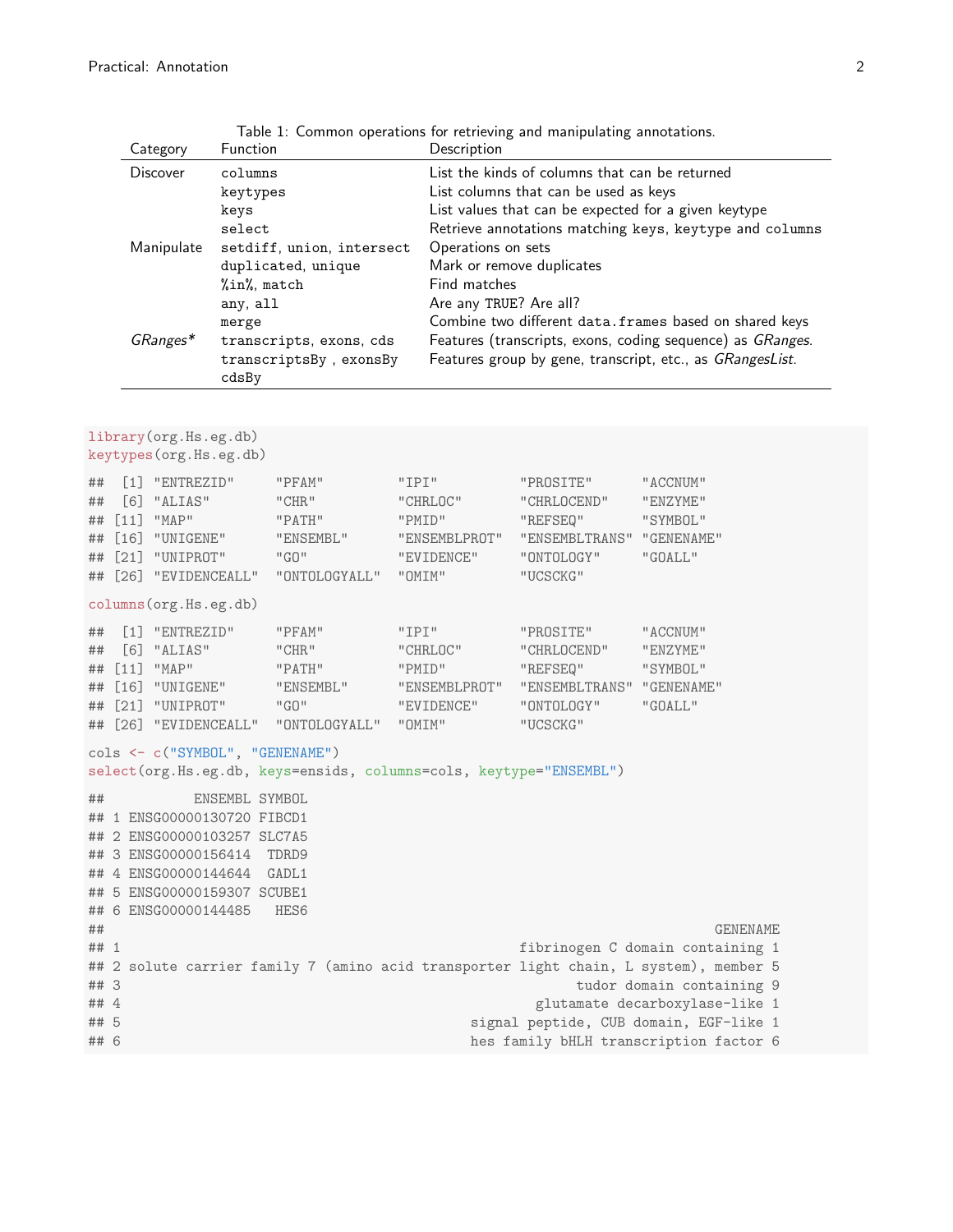<span id="page-2-0"></span>

| Table 2: Selected packages querying web-based annotation services. |                                                             |  |  |  |  |
|--------------------------------------------------------------------|-------------------------------------------------------------|--|--|--|--|
| Package                                                            | Description                                                 |  |  |  |  |
| <i>AnnotationHub</i>                                               | Ensembl, Encode, dbSNP, UCSC data objects                   |  |  |  |  |
| biomaRt                                                            | http://biomart.org, Ensembl and other annotations           |  |  |  |  |
| <b>PSICQUIC</b>                                                    | https://code.google.com/p/psicquic.org.protein interactions |  |  |  |  |
| uniprot.ws                                                         | http://uniprot.org.protein annotations                      |  |  |  |  |
| <b>KEGGREST</b>                                                    | http://www.genome.jp/kegg, KEGG pathways                    |  |  |  |  |
| <b>SRAdb</b>                                                       | http://www.ncbi.nlm.nih.gov/sra, sequencing experiments.    |  |  |  |  |
| rtracklayer                                                        | http://genome.ucsc.edu, genome tracks.                      |  |  |  |  |
| <b>GEOguery</b>                                                    | http://www.ncbi.nlm.nih.gov/geo/, array and other data      |  |  |  |  |
| <b>ArrayExpress</b>                                                | http://www.ebi.ac.uk/arrayexpress/, array and other data    |  |  |  |  |

### 1.2 Internet resources

A short summary of select Bioconductor packages enabling web-based queries is in Table [2.](#page-2-0)

**Using [biomaRt](http://bioconductor.org/packages/release/bioc/html/biomaRt.html)** The *biomaRt* package offers access to the online [biomart](http://www.biomart.org) resource. this consists of several data base resources, referred to as 'marts'. Each mart allows access to multiple data sets; the  $biomaRt$  package provides methods for mart and data set discovery, and a standard method getBM to retrieve data.

#### Exercise 2

warning: This exericse requires INTERNET ACCESS

- a. Load the [biomaRt](http://bioconductor.org/packages/release/bioc/html/biomaRt.html) package and list the available marts. Choose the ensembl mart and list the datasets for that mart. Set up a mart to use the ensembl mart and the hsapiens gene ensembl dataset.
- b. A [biomaRt](http://bioconductor.org/packages/release/bioc/html/biomaRt.html) dataset can be accessed via getBM. In addition to the mart to be accessed, this function takes filters and attributes as arguments. Use filterOptions and listAttributes to discover values for these arguments. Call getBM using filters and attributes of your choosing.

### Solution:

```
## NEEDS INTERNET ACCESS !!
library(biomaRt)
head(listMarts(), 3) \# ## list the marts
head(listDatasets(useMart("ensembl")), 3) ## mart datasets
ensembl <- # fully specified mart
   useMart("ensembl", dataset = "hsapiens_gene_ensembl")
head(listFilters(ensembl), 3) ## filters
myFilter <- "chromosome_name"
substr(filterOptions(myFilter, ensembl), 1, 50) ## return values
myValues <- c("21", "22")
head(listAttributes(ensembl), 3) ## attributes
myAttributes <- c("ensembl_gene_id","chromosome_name")
## assemble and query the mart
res <- getBM(attributes = myAttributes, filters = myFilter,
           values = myValues, mart = ensembl)
```
Use head(res) to see the results.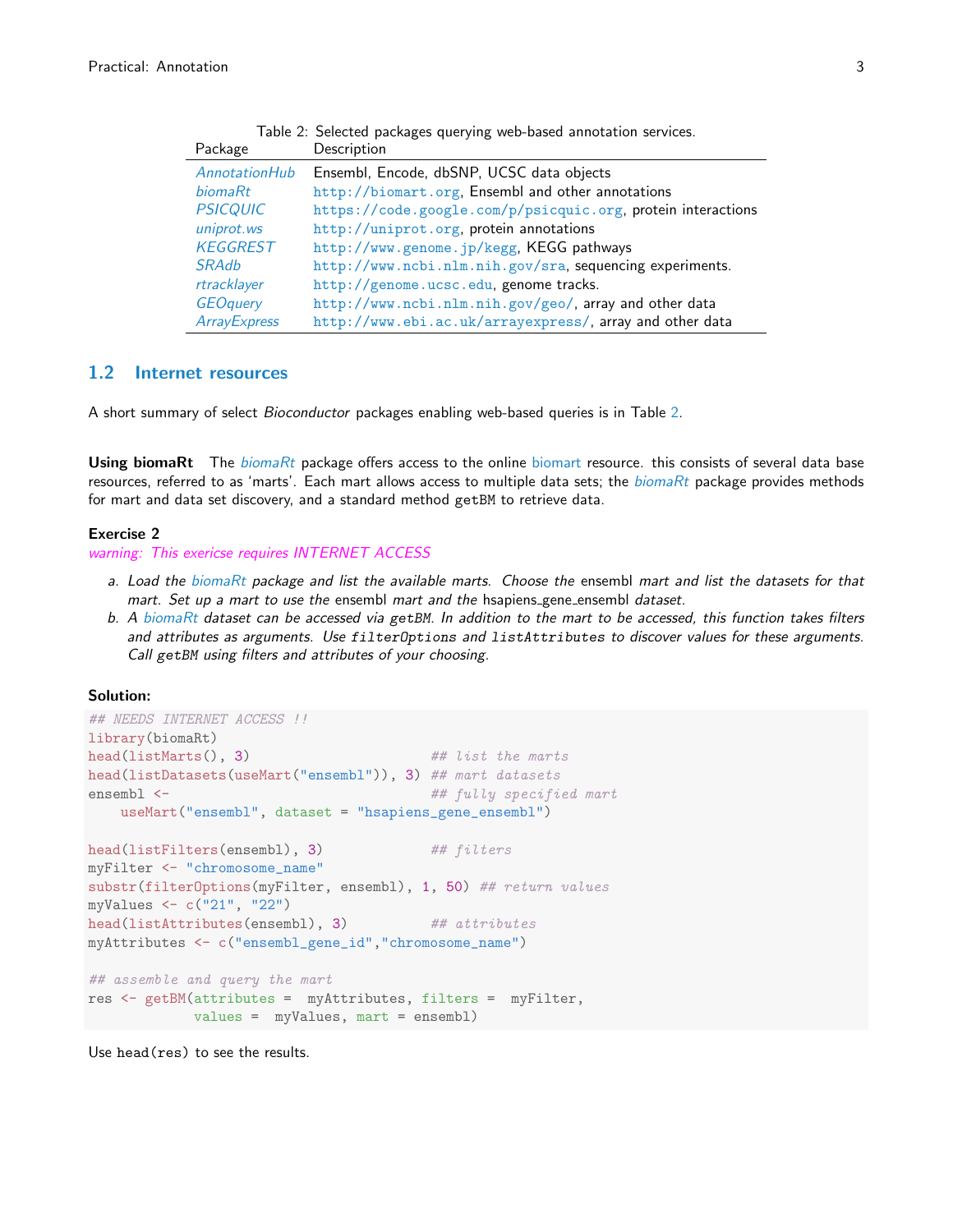#### Exercise 3

As an optional exercise, annotate the genes that are differentially expressed in the DESeq2 laboratory, e.g., find the GENENAME associated with the five most differentially expressed genes. Do these make biological sense? Can you merge the annotation results with the 'top table' results to provide a statistically and biologically informative summary?

## <span id="page-3-0"></span>2 Genome annotation

There are a diversity of packages and classes available for representing large genomes. Several include:

TxDb.\* For transcript and other genome / coordinate annotation.

[BSgenome](http://bioconductor.org/packages/release/bioc/html/BSgenome.html) For whole-genome representation. See available.packages for pre-packaged genomes, and the vignette 'How to forge a BSgenome data package' in the

**[Homo.sapiens](http://bioconductor.org/packages/release/data/annotation/html/Homo.sapiens.html)** For integrating  $TxDb^*$  and org.\* packages.

SNPlocs.\* For model organism SNP locations derived from dbSNP.

FaFile ([Rsamtools](http://bioconductor.org/packages/release/bioc/html/Rsamtools.html)) for accessing indexed FASTA files.

SIFT.\*, PolyPhen, ensemblVEP Variant effect scores.

## <span id="page-3-1"></span>2.1 Transcript annotation packages

Genome-centric packages are very useful for annotations involving genomic coordinates. It is straight-forward, for instance, to discover the coordinates of coding sequences in regions of interest, and from these retrieve corresponding DNA or protein coding sequences. Other examples of the types of operations that are easy to perform with genome-centric annotations include defining regions of interest for counting aligned reads in RNA-seq experiments and retrieving DNA sequences underlying regions of interest in ChIP-seq analysis, e.g., for motif characterization.

#### Exercise 4

This exercise uses annotation resources to go from a gene symbol 'BRCA1' through to the genomic coordinates of each transcript associated with the gene, and finally to the DNA sequences of the transcripts.

- a. Use the [org.Hs.eg.db](http://bioconductor.org/packages/release/data/annotation/html/org.Hs.eg.db.html) package to map from the gene symbol 'BRCA1' to its Entrez identifier. Do this using the select command.
- b. Use the [TxDb.Hsapiens.UCSC.hg19.knownGene](http://bioconductor.org/packages/release/data/annotation/html/TxDb.Hsapiens.UCSC.hg19.knownGene.html) package to retrieve the transcript names (TXNAME) corresponding to the BRCA1 Entrez identifier. (The org\* packages are based on information from NCBI, where Entrez identifiers are labeled ENTREZID; the TxDb\* package we are using is from UCSC, where Entrez identifiers are labelled GENEID).
- c. Use the cdsBy function to retrieve the genomic coordinates of all coding sequences grouped by transcript, and select the transcripts corresponding to the identifiers we're interested in. The coding sequences are returned as an GRangesList, where each element of the list is a GRanges object representing the exons in the coding sequence. As a sanity check, ensure that the sum of the widths of the exons in each coding sequence is evenly divisble by 3 (the R 'modulus' operator %% returns the remainder of the division of one number by another, and might be helpful in this case).
- d. Use the [Bsgenome.Hsapiens.UCSC.hg19](http://bioconductor.org/packages/release/data/annotation/html/Bsgenome.Hsapiens.UCSC.hg19.html) package and extractTranscriptSeqs function to extract the DNA sequence of each transcript.

Solution: Retrieve the Entrez identifier corresponding to the BRCA1 gene symbol

library(org.Hs.eg.db) eid <- select(org.Hs.eg.db, "BRCA1", "ENTREZID", "SYMBOL")[["ENTREZID"]]

#### Map from Entrez gene identifier to transcript name

library(TxDb.Hsapiens.UCSC.hg19.knownGene) txdb <- TxDb.Hsapiens.UCSC.hg19.knownGene txid <- select(txdb, eid, "TXNAME", "GENEID")[["TXNAME"]]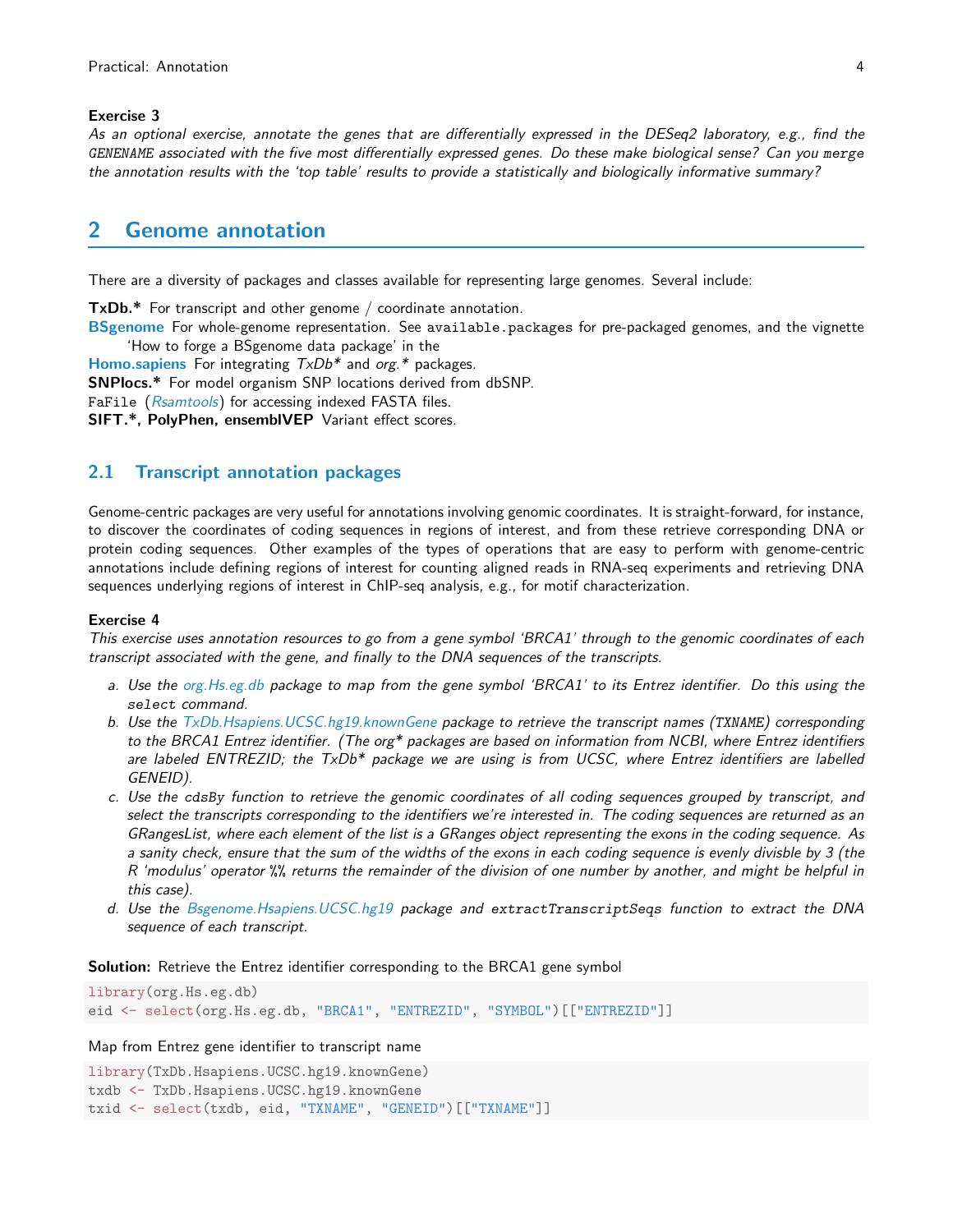#### ## Warning: 'select' resulted in 1:many mapping between keys and return rows

Retrieve all coding sequences grouped by transcript, and select those matching the transcript ids of interest, verifying that each coding sequence width is a multiple of 3

```
cds <- cdsBy(txdb, by="tx", use.names=TRUE)
brca1cds <- cds[names(cds) %in% txid]
class(brca1cds)
## [1] "GRangesList"
## attr(,"package")
## [1] "GenomicRanges"
length(brca1cds)
## [1] 20
\text{breaks}[[1]] \qquad \qquad \# \text{ exons in } \text{cls}## GRanges with 22 ranges and 3 metadata columns:
## seqnames ranges strand | cds_id cds_name exon_rank
## <Rle> <IRanges> <Rle> | <integer> <character> <integer>
## [1] chr17 [41276034, 41276113] - | 186246 <NA> 1
## [2] chr17 [41267743, 41267796] - | 186245 <NA> 2
## [3] chr17 [41258473, 41258550] - | 186243 <NA> 3
## [4] chr17 [41256885, 41256973] - | 186241 <NA> 4
## [5] chr17 [41256139, 41256278] - | 186240 <NA> 5
## ... ... ... ... ... ... ... ...
## [18] chr17 [41209069, 41209152] - | 186218 <NA> 18
## [19] chr17 [41203080, 41203134] - | 186217 <NA> 19
## [20] chr17 [41201138, 41201211] - | 186215 <NA> 20
## [21] chr17 [41199660, 41199720] - | 186214 <NA> 21
## [22] chr17 [41197695, 41197819] - | 186212 <NA> 22
## ---
## seqlengths:
## chr1 chr2 ... chrUn_gl000249
## 249250621 243199373 ... 38502
cdswidth <- width(brca1cds) # width of each exon
all((sum(cdswidth) \frac{1}{10} \frac{1}{20} = 0) # sum within cds, modulus 3
```
## [1] TRUE

#### Extract the coding sequences of each transcript

```
library(BSgenome.Hsapiens.UCSC.hg19)
genome <- BSgenome.Hsapiens.UCSC.hg19
tx_seq <- extractTranscriptSeqs(genome, brca1cds)
tx_seq
## A DNAStringSet instance of length 20
## width seq names
## [1] 2280 ATGGATTTATCTGCTCTTCGCGTTGAAG...CCCCAGATCCCCCACAGCCACTACTGA uc010whl.2
## [2] 5379 ATGAGCCTACAAGAAAGTACGAGATTTA...CCCCAGATCCCCCACAGCCACTACTGA uc002icp.4
## [3] 522 ATGGATGCTGAGTTTGTGTGTGAACGGA...CCCCAGATCCCCCACAGCCACTACTGA uc010whm.2
## [4] 2100 ATGGATTTATCTGCTCTTCGCGTTGAAG...CTTCCATGCAATTGGGCAGATGTGTGA uc002icu.3
## [5] 5451 ATGCTGAAACTTCTCAACCAGAAGAAAG...CCCCAGATCCCCCACAGCCACTACTGA uc010cyx.3
## ... ... ...
## [16] 4095 ATGGATTTATCTGCTCTTCGCGTTGAAG...GAAGAGCAAAGCATGGATTCAAACTTA uc010cyy.1
```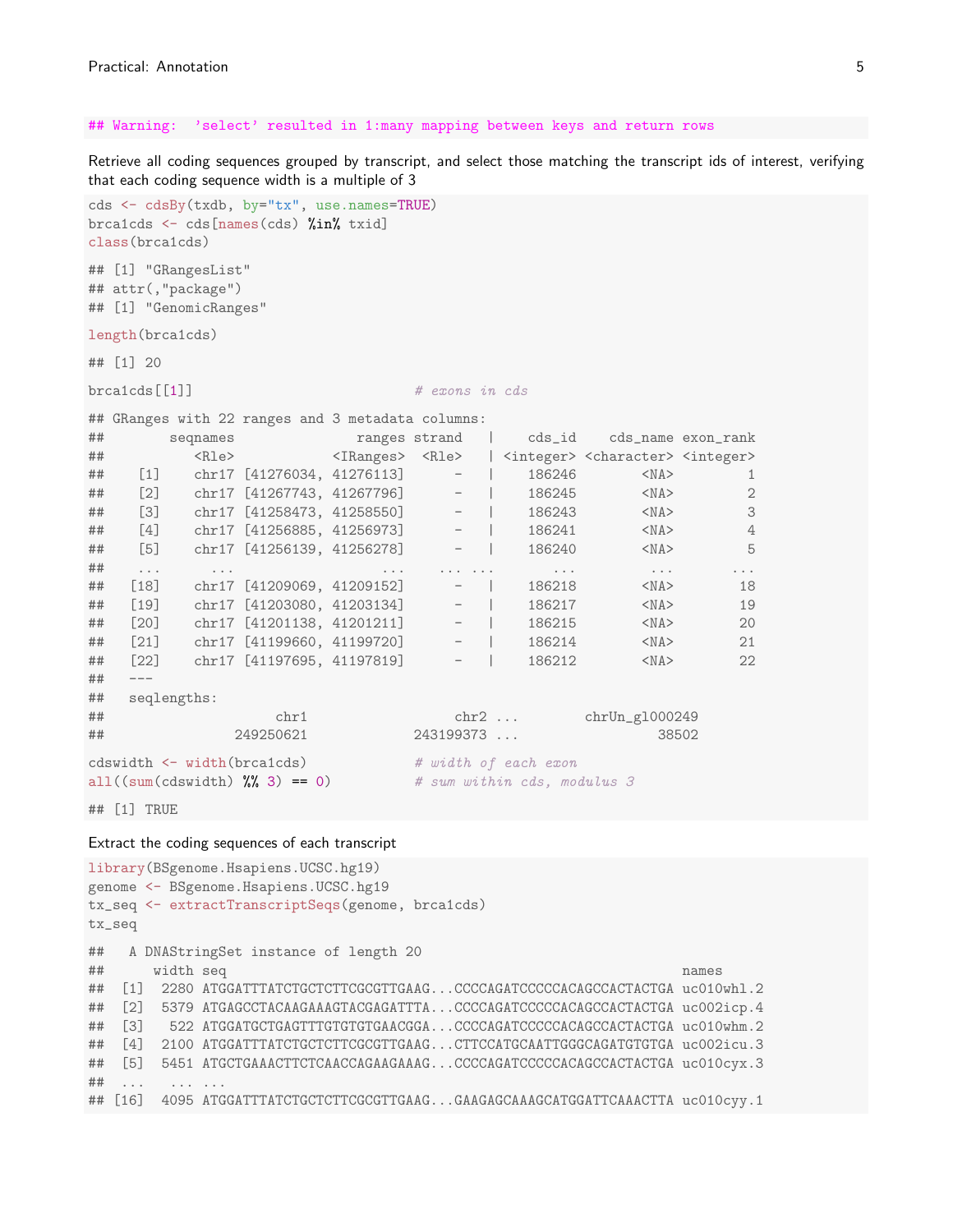## [17] 4095 ATGGATTTATCTGCTCTTCGCGTTGAAG...GAAGAGCAAAGCATGGATTCAAACTTA uc010whs.1 ## [18] 3954 ATGCTGAAACTTCTCAACCAGAAGAAAG...GAAGAGCAAAGCATGGATTCAAACTTA uc010cyz.2 ## [19] 4017 ATGGATTTATCTGCTCTTCGCGTTGAAG...GAAGAGCAAAGCATGGATTCAAACTTA uc010cza.2 ## [20] 3207 ATGAATGTAGAAAAGGCTGAATTCTGTA...GAAGAGCAAAGCATGGATTCAAACTTA uc010wht.1

Intron coordinates can be identified by first calculating the range of the genome (from the start of the first exon to the end of the last exon) covered by each transcript, and then taking the (algebraic) set difference between this and the genomic coordinates covered by each exon

introns <- psetdiff(range(brca1cds), brca1cds)

Retrieve the intronic sequences with getSeq (these are not assembled, the way that extractTranscriptSeqs assembles exon sequences into mature transcripts); note that introns start and end with the appropriate acceptor and donor site sequences.

```
seq <- getSeq(genome, introns)
names(seq)
## [1] "uc010whl.2" "uc002icp.4" "uc010whm.2" "uc002icu.3" "uc010cyx.3" "uc002icq.3"
## [7] "uc002ict.3" "uc010whn.2" "uc010who.3" "uc010whp.2" "uc010whq.1" "uc002idc.1"
## [13] "uc010whr.1" "uc002idd.3" "uc002ide.1" "uc010cyy.1" "uc010whs.1" "uc010cyz.2"
## [19] "uc010cza.2" "uc010wht.1"
seq[["uc010wh1.2"]] \# 21 introns
## A DNAStringSet instance of length 21
## width seq
## [1] 1840 GTAAGGTGCCTGCATGTACCTGTGCTATATGGGGTCCT...AATTGACACTAATCTCTGCTTGTGTTCTCTGTCTCCAG
## [2] 1417 GTAAGTATTGGGTGCCCTGTCAGAGAGGGAGGACACAA...TTGACACTTTGAATGCTCTTTCCTTCCTGGGGATCCAG
## [3] 1868 GTAAGAGCCTGGGAGAACCCCAGAGTTCCAGCACCAGC...ATTACTGCAGTGATTTTACATCTAAATGTCCATTTTAG
## [4] 5934 GTAAAGCTCCCTCCCTCAAGTTGACAAAAATCTCACCC...CCATTCCCCTGTCCCTCTCTCTTCCTCTCTTCTTCCAG
## [5] 6197 GTAAGTACTTGATGTTACAAACTAACCAGAGATATTCA...TTCTCTTATCCTGATGGGTTGTGTTTGGTTTCTTTCAG
## ... ... ...
## [17] 4241 GTAAAACCATTTGTTTTCTTCTTCTTCTTCTTCTTCTTCTT...CCAACAATTGCTTGACTGTTTTACCATACTGTTTAG
## [18] 606 GTAAGTGTTGAATATCCCAAGAATGACACTCAAGTGCT...CTAACTGCAAACATAATGTTTTCCCTTGTATTTTACAG
## [19] 1499 GTATATAATTTGGTAATGATGCTAGGTTGGAAGCAACC...CACTTGCTGAGTGTGTTTCTCAAACAATTTAATTTCAG
## [20] 9192 GTAAGTTTGAATGTGTTATGTGGCTCCATTATTAGCTT...GTAAATTAAATTGTTCTTTCTTTCTTTATAATTTATAG
## [21] 8237 GTAAGTCAGCACAAGAGTGTATTAATTTGGGATTCCTA...CTCATTTATTTTCTTTTTCTCCCCCCCTACCCTGCTAG
```
## <span id="page-5-0"></span>2.2 rtracklayer

The [rtracklayer](http://bioconductor.org/packages/release/bioc/html/rtracklayer.html) package allows us to query the UCSC genome browser, as well as providing import and export functions for common annotation file formats like GFF, GTF, and BED.

#### Exercise 5

warning: This exericse requires INTERNET ACCESS

Here we use [rtracklayer](http://bioconductor.org/packages/release/bioc/html/rtracklayer.html) to retrieve estrogen receptor binding sites identified across cell lines in the ENCODE project. We focus on binding sites in the vicinity of a particularly interesting region of interest.

- a. Define our region of interest by creating a GRanges instance with appropriate genomic coordinates. Our region corresponds to 10Mb up- and down-stream of a particular gene.
- b. Create a session for the UCSC genome browser
- c. Query the UCSC genome browser for ENCODE estrogen receptor  $ERalph a_a$  transcription marks; identifying the appropriate track, table, and transcription factor requires biological knowledge and detective work.
- d. Visualize the location of the binding sites and their scores; annotate the mid-point of the region of interest.